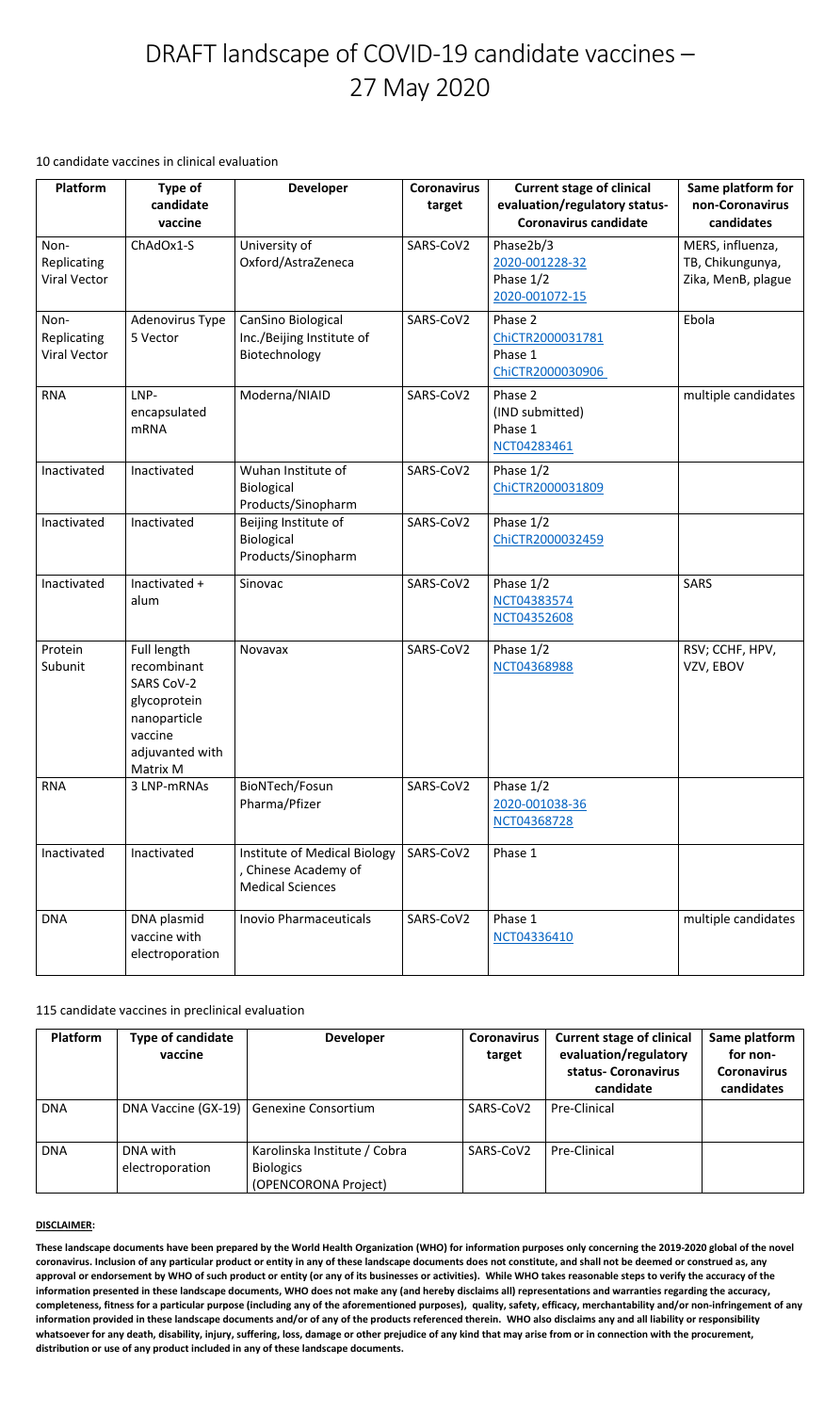| <b>DNA</b>          | DNA plasmid vaccine          | Osaka University/ AnGes/ Takara<br><b>Bio</b> | SARS-CoV2  | Pre-Clinical |                  |
|---------------------|------------------------------|-----------------------------------------------|------------|--------------|------------------|
| <b>DNA</b>          | <b>DNA</b>                   | Takis/Applied DNA Sciences/Evvivax            | SARS-CoV2  | Pre-Clinical |                  |
| <b>DNA</b>          | Plasmid DNA,                 | Immunomic Therapeutics,                       | SARS-CoV2  | Pre-Clinical | <b>SARS</b>      |
|                     | Needle-Free                  | Inc./EpiVax, Inc./PharmaJet                   |            |              |                  |
|                     |                              |                                               |            |              |                  |
|                     | Delivery                     |                                               |            |              |                  |
| <b>DNA</b>          | DNA plasmid vaccine          | Zydus Cadila                                  | SARS-CoV2  | Pre-Clinical |                  |
|                     |                              |                                               |            |              |                  |
| <b>DNA</b>          | <b>DNA</b> vaccine           | <b>BioNet Asia</b>                            | SARS-CoV2  | Pre-Clinical |                  |
| <b>DNA</b>          | <b>DNA</b> vaccine           | University of Waterloo                        | SARS-CoV2  | Pre-Clinical |                  |
| <b>DNA</b>          | <b>DNA</b> vaccine           | <b>Entos Pharmaceuticals</b>                  | SARS-CoV2  | Pre-Clinical |                  |
| <b>DNA</b>          | bacTRL-Spike                 | Symvivo                                       | SARS-CoV2  | Pre-Clinical |                  |
|                     |                              |                                               |            |              |                  |
| Inactivated         | Inactivated                  | Beijing Minhai Biotechnology Co.,             | SARS-CoV2  | Pre-Clinical |                  |
|                     |                              | Ltd.                                          |            |              |                  |
| Inactivated         | <b>TBD</b>                   | Osaka University/ BIKEN/ NIBIOHN              | SARS-CoV2  | Pre-Clinical |                  |
| Inactivated         | Inactivated + CpG            | Sinovac/Dynavax                               | SARS-CoV2  | Pre-Clinical |                  |
|                     | 1018                         |                                               |            |              |                  |
| Inactivated         | Inactivated + CpG            | Valneva/Dynavax                               | SARS-CoV2  | Pre-Clinical |                  |
|                     | 1018                         |                                               |            |              |                  |
| Inactivated         | Inactivated                  | Research Institute for Biological             | SARS-CoV2  | Pre-Clinical |                  |
|                     |                              | Safety Problems, Rep of Kazakhstan            |            |              |                  |
|                     |                              |                                               |            |              |                  |
| Live                | Codon deoptimized            | Codagenix/Serum Institute of India            | SARS-CoV2  | Pre-Clinical | HAV, InfA, ZIKV, |
| Attenuated          | live attenuated              |                                               |            |              | FMD, SIV, RSV,   |
| <b>Virus</b>        | vaccines                     |                                               |            |              | <b>DENV</b>      |
| Live                | Codon deoptimized            | Indian Immunologicals Ltd/Griffith            | SARS-CoV2  | Pre-Clinical |                  |
| Attenuated          | live attenuated              | University                                    |            |              |                  |
| <b>Virus</b>        | vaccines                     |                                               |            |              |                  |
| Non-                | MVA encoded VLP              | GeoVax/BravoVax                               | SARS-CoV2  | Pre-Clinical | LASV, EBOV,      |
| Replicating         |                              |                                               |            |              | MARV, HIV        |
| <b>Viral Vector</b> |                              |                                               |            |              |                  |
|                     |                              |                                               |            | Pre-Clinical |                  |
| Non-                | Ad26                         | Janssen Pharmaceutical Companies              | SARS-CoV2  |              | Ebola, HIV, RSV  |
| <b>Replicating</b>  |                              |                                               |            |              |                  |
| <b>Viral Vector</b> |                              |                                               |            |              |                  |
| Non-                | <b>Replication defective</b> | ReiThera/LEUKOCARE/Univercells                | SARS-CoV2  | Pre-Clinical |                  |
| Replicating         | Simian Adenovirus            |                                               |            |              |                  |
| <b>Viral Vector</b> | (GRAd) encoding              |                                               |            |              |                  |
|                     | SARS-CoV-2 S                 |                                               |            |              |                  |
| Non-                | MVA-S encoded                | DZIF - German Center for Infection            | SARS-CoV2  | Pre-clinical | Many             |
| replicating         |                              | Research                                      |            |              |                  |
| viral vector        |                              |                                               |            |              |                  |
| Non-                | adenovirus-based             | Altimmune                                     | SARS-CoV2  | Pre-Clinical | influenza        |
|                     |                              |                                               |            |              |                  |
| Replicating         | NasoVAX expressing           |                                               |            |              |                  |
| <b>Viral Vector</b> | SARS2-CoV spike              |                                               |            |              |                  |
|                     | protein                      |                                               |            |              |                  |
| Non-                | Ad5 S (GREVAX™               | Greffex                                       | SARS-CoV2  | Pre-Clinical | <b>MERS</b>      |
| Replicating         | platform)                    |                                               |            |              |                  |
| <b>Viral Vector</b> |                              |                                               |            |              |                  |
| Non-                | Oral Ad5 S                   | Stabilitech Biopharma Ltd                     | SARS-CoV2  | Pre-Clinical | Zika, VZV, HSV-  |
| <b>Replicating</b>  |                              |                                               |            |              | 2 and Norovirus  |
| <b>Viral Vector</b> |                              |                                               |            |              |                  |
| Non-                | adenovirus-based +           |                                               | Pan-Corona | Pre-Clinical |                  |
|                     |                              | Valo Therapeutics Ltd                         |            |              |                  |
| Replicating         | HLA-matched                  |                                               |            |              |                  |
| <b>Viral Vector</b> | peptides                     |                                               |            |              |                  |
| Non-                | <b>Oral Vaccine</b>          | Vaxart                                        | SARS-CoV2  | Pre-Clinical | InfA, CHIKV,     |
| Replicating         | platform                     |                                               |            |              | LASV, NORV;      |
| <b>Viral Vector</b> |                              |                                               |            |              | EBOV, RVF,       |
|                     |                              |                                               |            |              | HBV, VEE         |
| Non-                | <b>MVA</b> expressing        | Centro Nacional Biotecnología                 | SARS-CoV2  | Pre-Clinical | Multiple         |
| Replicating         | structural proteins          | (CNB-CSIC), Spain                             |            |              | candidates       |
| <b>Viral Vector</b> |                              |                                               |            |              |                  |
|                     |                              |                                               |            |              |                  |
| Non-                | Dendritic cell-based         | University of Manitoba                        | SARS-CoV2  | Pre-Clinical |                  |
| Replicating         | vaccine                      |                                               |            |              |                  |
| <b>Viral Vector</b> |                              |                                               |            |              |                  |
| Non-                | parainfluenza virus 5        | University of Georgia/University of           | SARS-CoV2  | Pre-Clinical | <b>MERS</b>      |
| Replicating         | (PIV5)-based vaccine         | lowa                                          |            |              |                  |
| <b>Viral Vector</b> | expressing the spike         |                                               |            |              |                  |
|                     | protein                      |                                               |            |              |                  |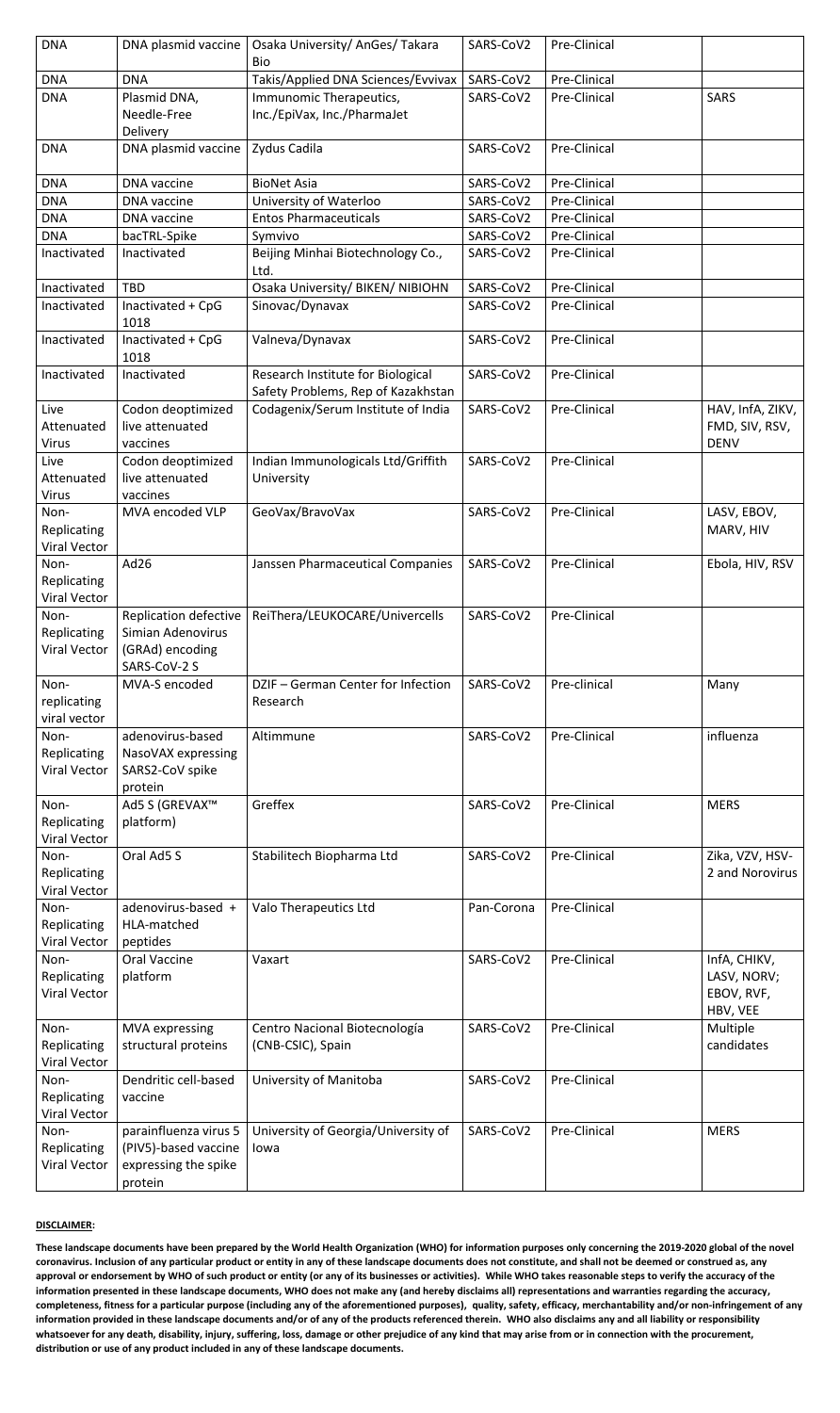| Non-<br>Replicating<br><b>Viral Vector</b> | Recombinant<br>deactivated rabies<br>virus containing S1                                                 | <b>Bharat Biotech/Thomas Jefferson</b><br>University                               | SARS-CoV2 | Pre-Clinical | HeV, NiV,<br>EBOV, LASSA,<br><b>CCHFV, MERS</b>                                                                    |
|--------------------------------------------|----------------------------------------------------------------------------------------------------------|------------------------------------------------------------------------------------|-----------|--------------|--------------------------------------------------------------------------------------------------------------------|
| Protein<br>Subunit                         | Capsid-like Particle                                                                                     | AdaptVac (PREVENT-nCoV<br>consortium)                                              | SARS-CoV2 | Pre-Clinical |                                                                                                                    |
| Protein<br>Subunit                         | Drosophila S2 insect<br>cell expression<br>system VLPs                                                   | ExpreS2ion                                                                         | SARS-CoV2 | Pre-Clinical |                                                                                                                    |
| Protein<br>Subunit                         | Peptide antigens<br>formulated in LNP                                                                    | <b>IMV</b> Inc                                                                     | SARS-CoV2 | Pre-Clinical |                                                                                                                    |
| Protein<br>Subunit                         | S protein                                                                                                | WRAIR/USAMRIID                                                                     | SARS-CoV2 | Pre-Clinical |                                                                                                                    |
| Protein<br>Subunit                         | S protein +Adjuvant                                                                                      | National Institute of Infectious<br>Disease, Japan                                 | SARS-CoV2 | Pre-Clinical | Influenza                                                                                                          |
| Protein<br>Subunit                         | VLP-recombinant<br>protein + Adjuvant                                                                    | Osaka University/ BIKEN/ National<br>Institutes of Biomedical Innovation,<br>Japan | SARS-CoV2 | Pre-Clinical |                                                                                                                    |
| Protein<br>Subunit                         | <b>Native like Trimeric</b><br>subunit Spike<br>Protein vaccine                                          | <b>Clover Biopharmaceuticals</b><br>Inc./GSK/Dynavax                               | SARS-CoV2 | Pre-Clinical | HIV, REV<br>Influenza                                                                                              |
| Protein<br>Subunit                         | microneedle arrays<br>S1 subunit                                                                         | Univ. of Pittsburgh                                                                | SARS-CoV2 | Pre-Clinical | <b>MERS</b>                                                                                                        |
| Protein<br>Subunit                         | Peptide                                                                                                  | <b>Vaxil Bio</b>                                                                   | SARS-CoV2 | Pre-Clinical |                                                                                                                    |
| Protein                                    | Adjuvanted protein                                                                                       | <b>Biological E Ltd</b>                                                            | SARS-CoV2 | Pre-Clinical |                                                                                                                    |
| Subunit<br>Protein<br>Subunit              | subunit (RBD)<br>Peptide                                                                                 | Flow Pharma Inc                                                                    | SARS-CoV2 | Pre-Clinical | Ebola,<br>Marburg, HIV,<br>Zika, Influenza,<br><b>HPV</b><br>therapeutic<br>vaccine,<br><b>BreastCA</b><br>vaccine |
|                                            |                                                                                                          |                                                                                    |           |              |                                                                                                                    |
| Protein                                    | S protein                                                                                                | AJ Vaccines                                                                        | SARS-CoV2 | Pre-Clinical |                                                                                                                    |
| Subunit<br>Protein<br>Subunit              | li-Key peptide                                                                                           | Generex/EpiVax                                                                     | SARS-CoV2 | Pre-Clinical | Influenza, HIV,<br>SARS-CoV                                                                                        |
| Protein                                    | S protein                                                                                                | EpiVax/Univ. of Georgia                                                            | SARS-CoV2 | Pre-Clinical | <b>H7N9</b>                                                                                                        |
| Subunit<br>Protein<br>Subunit              | Protein Subunit EPV-<br>$COV-19$                                                                         | EpiVax                                                                             | SARS-CoV2 | Pre-Clinical |                                                                                                                    |
| Protein<br>Subunit                         | S protein<br>(baculovirus                                                                                | Sanofi Pasteur/GSK                                                                 | SARS-CoV2 | Pre-Clinical | Influenza,<br>SARS-CoV                                                                                             |
| Protein                                    | production)<br>gp-96 backbone                                                                            | Heat Biologics/Univ. Of Miami                                                      | SARS-CoV2 | Pre-Clinical | NSCLC, HIV,                                                                                                        |
| Subunit<br>Protein<br>Subunit              | Molecular clamp<br>stabilized Spike<br>protein                                                           | University of<br>Queensland/GSK/Dynavax                                            | SARS-CoV2 | Pre-Clinical | malaria, Zika<br>Nipah,<br>influenza,<br>Ebola, Lassa                                                              |
| Protein<br>Subunit                         | Peptide vaccine                                                                                          | FBRI SRC VB VECTOR,<br>Rospotrebnadzor, Koltsovo                                   | SARS-CoV2 | Pre-Clinical | Ebola                                                                                                              |
| Protein<br>Subunit                         | Subunit vaccine                                                                                          | <b>FBRI SRC VB VECTOR,</b>                                                         | SARS-CoV2 | Pre-Clinical |                                                                                                                    |
| Protein                                    | S1 or RBD protein                                                                                        | Rospotrebnadzor, Koltsovo<br><b>Baylor College of Medicine</b>                     | SARS-CoV2 | Pre-Clinical | <b>SARS</b>                                                                                                        |
| Subunit<br>Protein                         | Subunit protein,                                                                                         | iBio/CC-Pharming                                                                   | SARS-CoV2 | Pre-Clinical |                                                                                                                    |
| Subunit<br>Protein<br>Subunit              | plant produced<br>Recombinant<br>protein,<br>nanoparticles (based<br>on S-protein and<br>other epitopes) | Saint-Petersburg scientific research<br>institute of vaccines and serums           | SARS-CoV2 | Pre-Clinical |                                                                                                                    |
| Protein<br>Subunit                         | <b>COVID-19 XWG-03</b><br>truncated S (spike)<br>proteins                                                | Innovax/Xiamen Univ./GSK                                                           | SARS-CoV2 | Pre-Clinical | <b>HPV</b>                                                                                                         |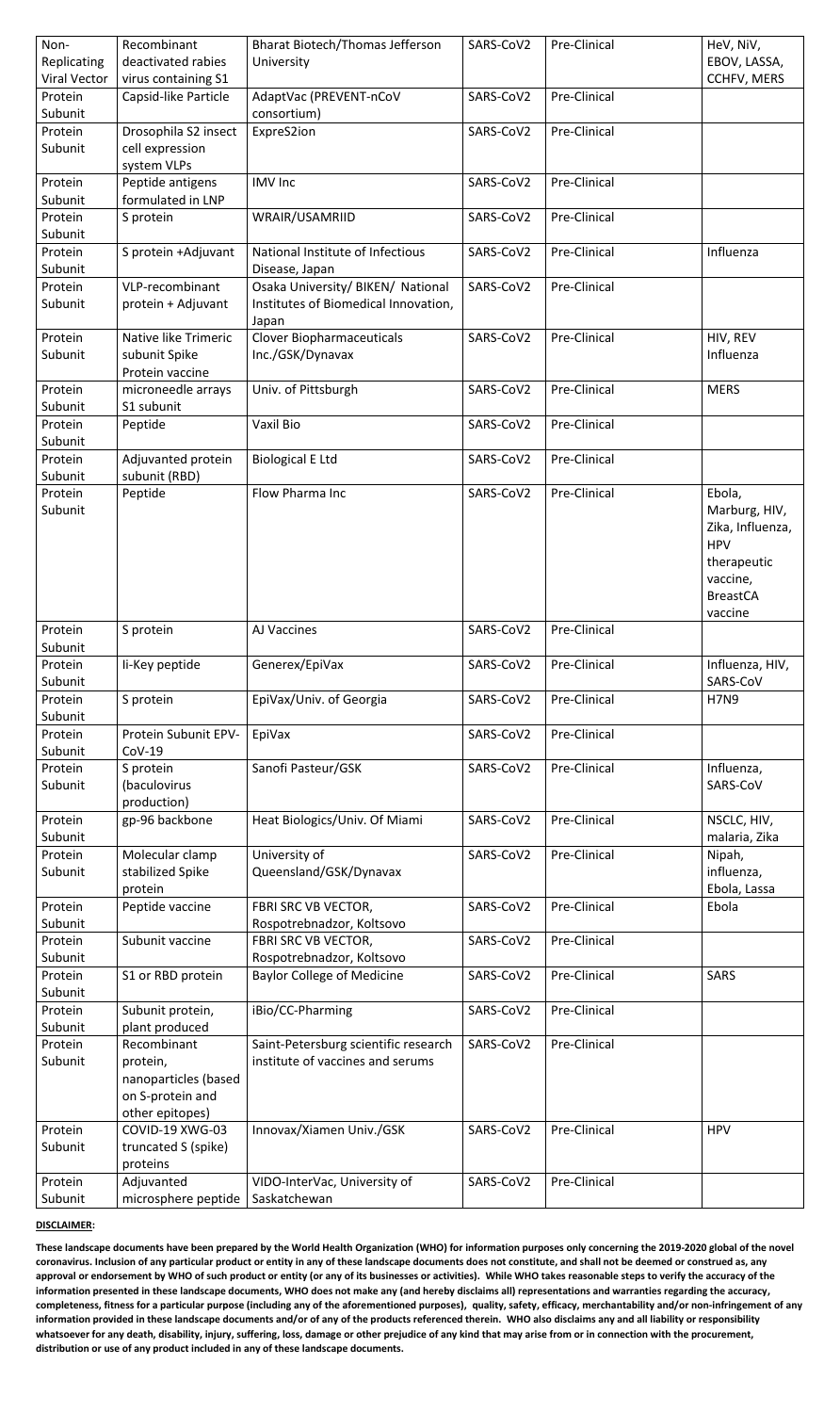| Protein             | Synthetic Long                  | OncoGen                                 | SARS-CoV2 | Pre-Clinical        |                  |
|---------------------|---------------------------------|-----------------------------------------|-----------|---------------------|------------------|
| Subunit             | Peptide Vaccine                 |                                         |           |                     |                  |
|                     | candidate for S and             |                                         |           |                     |                  |
|                     | M proteins                      |                                         |           |                     |                  |
| Protein             | Oral E. coli-based              | <b>MIGAL Galilee Research Institute</b> | SARS-CoV2 | <b>Pre-Clinical</b> |                  |
| Subunit             | protein expression              |                                         |           |                     |                  |
|                     | system of S and N               |                                         |           |                     |                  |
|                     | proteins                        |                                         |           |                     |                  |
| Protein             | Nanoparticle vaccine            | LakePharma, Inc.                        | SARS-CoV2 | Pre-Clinical        |                  |
| Subunit             |                                 |                                         |           |                     |                  |
| Protein             | Recombinant spike               | Vaxine Pty Ltd/Medytox                  | SARS-CoV2 | Pre-Clinical        |                  |
| Subunit             | protein with Advax <sup>™</sup> |                                         |           |                     |                  |
|                     | adjuvant                        |                                         |           |                     |                  |
| Protein             | <b>OMV-based vaccine</b>        | <b>Quadram Institute Biosciences</b>    | SARS-CoV2 |                     | Flu A, plague    |
| Subunit             |                                 |                                         |           |                     |                  |
| Protein             | <b>OMV-based vaccine</b>        | BIOMVIS Srl/Univ. of Trento             | SARS-CoV2 |                     |                  |
| Subunit             |                                 |                                         |           |                     |                  |
| Protein             | structurally modified           | <b>Lomonosov Moscow State</b>           | SARS-CoV2 | preclinical         | rubella,         |
| subunit             | spherical particles of          | University                              |           |                     | rotavirus        |
|                     | the tobacco mosaic              |                                         |           |                     |                  |
|                     | virus (TMV)                     |                                         |           |                     |                  |
| Protein             | Spike-based                     | University of Alberta                   | SARS-CoV2 | Pre-Clinical        | Hepatitis C      |
| Subunit             |                                 |                                         |           |                     |                  |
| Protein             | <b>Recombinant S1-Fc</b>        | AnyGo Technology                        | SARS-CoV2 | Pre-Clinical        |                  |
| Subunit             | fusion protein                  |                                         |           |                     |                  |
| Protein             | Recombinant                     | Yisheng Biopharma                       | SARS-CoV2 | Pre-Clinical        |                  |
| Subunit             | protein                         |                                         |           |                     |                  |
| Protein             | <b>Recombinant S</b>            | Vabiotech                               | SARS-CoV2 | Pre-Clinical        |                  |
| Subunit             | protein in IC-BEVS              |                                         |           |                     |                  |
| Protein             | Orally delivered,               | Applied Biotechnology Institute,        | SARS-CoV2 | Pre-Clinical        |                  |
| Subunit             | heat stable subunit             | Inc.                                    |           |                     |                  |
| Protein             | S-2P protein + CpG              | <b>Medigen Vaccine Biologics</b>        | SARS-CoV2 | Pre-Clinical        |                  |
| Subunit             | 1018                            | Corporation/NIAID/Dynavax               |           |                     |                  |
| Protein             | Peptides derived                | <b>Axon Neuroscience SE</b>             | SARS-CoV2 | Pre-Clinical        |                  |
| Subunit             | from Spike protein              |                                         |           |                     |                  |
| Protein             | Adjuvanted                      | Anhui Zhifei Longcom                    | SARS-CoV2 | Pre-Clinical        |                  |
| Subunit             | recombinant protein             | Biopharmaceutical/                      |           |                     |                  |
|                     | (RBD-Dimer)                     | Institute of Microbiology, Chinese      |           |                     |                  |
|                     |                                 | <b>Academy of Sciences</b>              |           |                     |                  |
| Protein             | RBD-based                       | Neovii/Tel Aviv University              | SARS-CoV2 | Pre-Clinical        |                  |
| Subunit             |                                 |                                         |           |                     |                  |
| Protein             | RBD-based                       | Kentucky Bioprocessing, Inc             | SARS-CoV2 | <b>Pre-Clinical</b> |                  |
| Subunit             |                                 |                                         |           |                     |                  |
| Protein             | <b>Outer Membrane</b>           | Intravacc/Epivax                        | SARS-CoV2 | Pre-Clinical        |                  |
| Subunit             | Vesicle (OMV)-                  |                                         |           |                     |                  |
|                     | peptide                         |                                         |           |                     |                  |
| Replicating         | <b>YF17D Vector</b>             | <b>KU Leuven</b>                        | SARS-CoV2 | Pre-Clinical        |                  |
| <b>Viral Vector</b> |                                 |                                         |           |                     |                  |
| Replicating         | <b>Measles Vector</b>           | Zydus Cadila                            | SARS-CoV2 | Pre-Clinical        |                  |
| <b>Viral Vector</b> |                                 |                                         |           |                     |                  |
| Replicating         | <b>Measles Vector</b>           | Institute Pasteur/Themis/Univ. of       | SARS-CoV2 | Pre-Clinical        | West nile, chik, |
| Viral Vector        |                                 | <b>Pittsburg Center for Vaccine</b>     |           |                     | Ebola, Lassa,    |
|                     |                                 | Research/Merck                          |           |                     | Zika             |
| Replicating         | <b>Measles Vector</b>           | FBRI SRC VB VECTOR,                     | SARS-CoV2 | Pre-Clinical        |                  |
| <b>Viral Vector</b> |                                 | Rospotrebnadzor, Koltsovo               |           |                     |                  |
| Live                | Measles Virus (S, N             | DZIF - German Center for Infection      | SARS-CoV2 | Pre-clinical        | Zika, H7N9,      |
| attenuated          | targets)                        | Research                                |           |                     | <b>CHIKV</b>     |
| virus               |                                 |                                         |           |                     |                  |
| Replicating         | Horsepox vector                 | Tonix Pharma/Southern Research          | SARS-CoV2 | Pre-Clinical        | Smallpox,        |
| <b>Viral Vector</b> | expressing S protein            |                                         |           |                     | monkeypox        |
| Replicating         | Live viral vectored             | <b>BIOCAD and IEM</b>                   | SARS-CoV2 | Pre-Clinical        | Influenza        |
| <b>Viral Vector</b> | vaccine based on                |                                         |           |                     |                  |
|                     | attenuated influenza            |                                         |           |                     |                  |
|                     | virus backbone                  |                                         |           |                     |                  |
|                     | (intranasal)                    |                                         |           |                     |                  |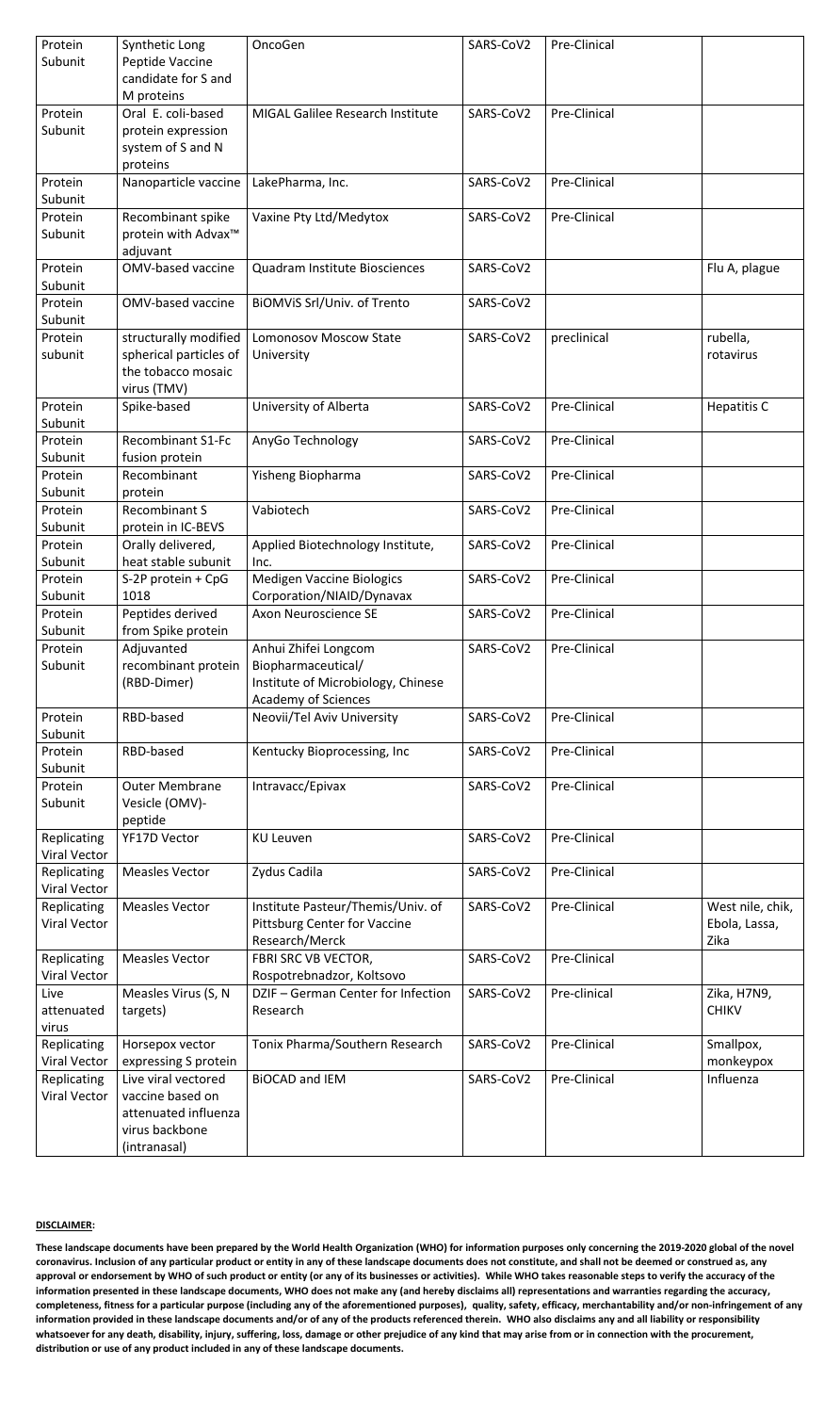| Replicating<br><b>Viral Vector</b> | Recombinant<br>vaccine based on<br>Influenza A virus, for<br>the prevention of<br>COVID-19<br>(intranasal)                        | FBRI SRC VB VECTOR,<br>Rospotrebnadzor, Koltsovo                        | SARS-CoV2 | Pre-Clinical | Influenza                                               |
|------------------------------------|-----------------------------------------------------------------------------------------------------------------------------------|-------------------------------------------------------------------------|-----------|--------------|---------------------------------------------------------|
| Replicating<br><b>Viral Vector</b> | Attenuated<br>Influenza expressing<br>an antigenic portion<br>of the Spike protein                                                | Fundação Oswaldo Cruz and<br>Instituto Buntantan                        | SARS-CoV2 | Pre-Clinical | Influenza                                               |
| Replicating<br><b>Viral Vector</b> | Influenza vector<br>expressing RBD                                                                                                | University of Hong Kong                                                 | SARS-CoV2 | Pre-Clinical |                                                         |
| Replicating<br><b>Viral Vector</b> | Replication-<br>competent VSV<br>chimeric virus<br>technology (VSV∆G)<br>delivering the SARS-<br>CoV-2 Spike (S)<br>glycoprotein. | IAVI/Batavia/Merck                                                      | SARS-CoV2 | Pre-Clinical | Ebola,<br>Marburg, Lassa                                |
| Replicating<br><b>Viral Vector</b> | VSV-S                                                                                                                             | University of Western Ontario                                           | SARS-CoV2 | Pre-Clinical | HIV, MERS                                               |
| Replicating<br><b>Viral Vector</b> | VSV vector                                                                                                                        | FBRI SRC VB VECTOR,<br>Rospotrebnadzor, Koltsovo                        | SARS-CoV2 | Pre-Clinical |                                                         |
| Replicating<br><b>Viral Vector</b> | M2-deficient single<br>replication (M2SR)<br>influenza vector                                                                     | UW-Madison/FluGen/Bharat<br><b>Biotech</b>                              | SARS-CoV2 | Pre-Clinical | influenza                                               |
| Replicating<br><b>Viral Vector</b> | Newcastle disease<br>virus vector (NDV-<br>SARS-CoV-2/Spike)                                                                      | Intravacc/ Wageningen<br><b>Bioveterinary Research/Utrecht</b><br>Univ. | SARS-CoV2 | Pre-Clinical |                                                         |
| Replicating<br><b>Viral Vector</b> | Avian paramyxovirus<br>vector (APMV)                                                                                              | The Lancaster University, UK                                            | SARS-CoV2 | Pre-Clinical |                                                         |
| <b>RNA</b>                         | LNP-mRNA                                                                                                                          | Translate Bio/Sanofi Pasteur                                            | SARS-CoV2 | Pre-Clinical |                                                         |
| <b>RNA</b>                         | LNP-mRNA                                                                                                                          | CanSino Biologics/Precision<br>NanoSystems                              | SARS-CoV2 | Pre-Clinical |                                                         |
| <b>RNA</b>                         | LNP-encapsulated<br>mRNA cocktail<br>encoding VLP                                                                                 | Fudan University/ Shanghai<br>JiaoTong University/RNACure<br>Biopharma  | SARS-CoV2 | Pre-Clinical |                                                         |
| <b>RNA</b>                         | LNP-encapsulated<br>mRNA encoding RBD                                                                                             | Fudan University/ Shanghai<br>JiaoTong University/RNACure<br>Biopharma  | SARS-CoV2 | Pre-Clinical |                                                         |
| <b>RNA</b>                         | Replicating<br>Defective SARS-CoV-<br>2 derived RNAs                                                                              | Centro Nacional Biotecnología<br>(CNB-CSIC), Spain                      | SARS-CoV2 | Pre-Clinical |                                                         |
| <b>RNA</b>                         | LNP-encapsulated<br><b>mRNA</b>                                                                                                   | University of Tokyo/ Daiichi-Sankyo                                     | SARS-CoV2 | Pre-Clinical | <b>MERS</b>                                             |
| <b>RNA</b>                         | Liposome-<br>encapsulated mRNA                                                                                                    | <b>BIOCAD</b>                                                           | SARS-CoV2 | Pre-Clinical |                                                         |
| <b>RNA</b>                         | Several mRNA<br>candidates                                                                                                        | RNAimmune, Inc.                                                         | SARS-CoV2 | Pre-Clinical |                                                         |
| <b>RNA</b>                         | <b>mRNA</b>                                                                                                                       | FBRI SRC VB VECTOR,<br>Rospotrebnadzor, Koltsovo                        | SARS-CoV2 | Pre-Clinical |                                                         |
| <b>RNA</b>                         | <b>mRNA</b>                                                                                                                       | China CDC/Tongji<br>University/Stermina                                 | SARS-CoV2 | Pre-Clinical |                                                         |
| <b>RNA</b>                         | <b>mRNA</b>                                                                                                                       | Arcturus/Duke-NUS                                                       | SARS-CoV2 | Pre-Clinical | multiple<br>candidates                                  |
| <b>RNA</b>                         | saRNA                                                                                                                             | <b>Imperial College London</b>                                          | SARS-CoV2 | Pre-Clinical | EBOV; LASV,<br>MARV, Inf<br>(H7N9), RABV                |
| <b>RNA</b>                         | <b>mRNA</b>                                                                                                                       | Curevac                                                                 | SARS-CoV2 | Pre-Clinical | RABV, LASV,<br>YFV; MERS,<br>InfA, ZIKV,<br>DengV, NIPV |
| <b>RNA</b>                         | mRNA in an<br>intranasal delivery<br>system                                                                                       | eTheRNA                                                                 | SARS-CoV2 | Pre-Clinical |                                                         |
| <b>RNA</b>                         | <b>mRNA</b>                                                                                                                       | <b>Greenlight Biosciences</b>                                           | SARS-CoV2 | Pre-Clinical |                                                         |